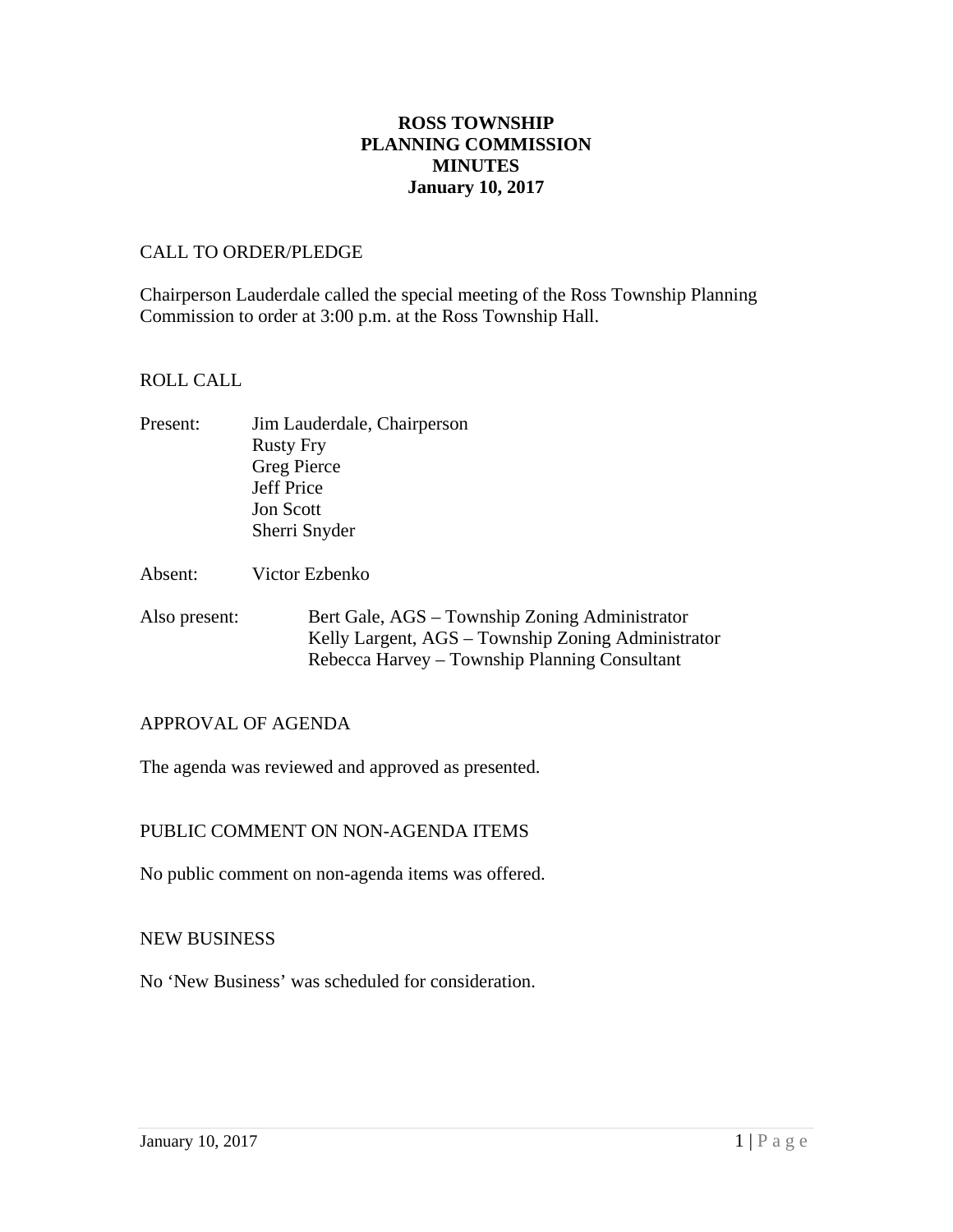### UNFINISHED BUSINESS

1. Watershed Protection Strategies

Chairperson Lauderdale stated that the special Planning Commission meeting was scheduled to allow for discussion and development of the scope for the watershed protection strategy. He referenced the document titled 'Master Plan and Zoning Ordinances addressing Watershed Protection Strategies' dated November 28, 2016 and Chapters 4 & 5 of 'Protecting Michigan's Inland Lakes' as material relevant to the discussion.

Price stated that Chapter 1 of the Ross Township Master Plan provides a strong foundation for watershed protection efforts and can function as the detailed 'scope document' that is desired. He opined that the discussion should instead focus on desired implementation steps.

Scott stated that the Township Board has indicated general support for the 'watershed protection' platform but that communication and buy-in regarding 'next steps' is crucial. It was agreed that the purpose of the meeting was to develop a strategy of 'next steps' and 'action items' and that it should include a strong communication/participation element.

General discussion ensued wherein the following was noted:

- Chapter 4, Protecting Michigan's Inland Lakes recommends the establishment of a waterfront setback requirement; this has been accomplished in Ross Township.
- Chapter 5, Protecting Michigan's Inland Lakes outlines 7 additional options for local protection, some of which have already been implemented in Ross Township.
- Option #1 references ways to strengthen site plan review regulations to improve water resource protection.
- Revising Sections 21.4 and 21.6 (Site Plan Review) would be a simple first step in achieving site designs more responsive to watershed protection objectives.
- Such an effort would not be as technical as establishing specific standards related to groundwater protection, design alternatives, etc. - - which may better serve as a 'next step' in the strategy.

Harvey stated that it is general practice and consistent with sound planning principles to establish site plan content requirements and general review criteria related to water resource protection. She noted that a review of area ordinances would reveal that it is a common approach used to improve site design and can be easy to implement. Harvey advised that application of the site plan review criteria could then allow the Township to build successful approaches into standards over time, if desired.